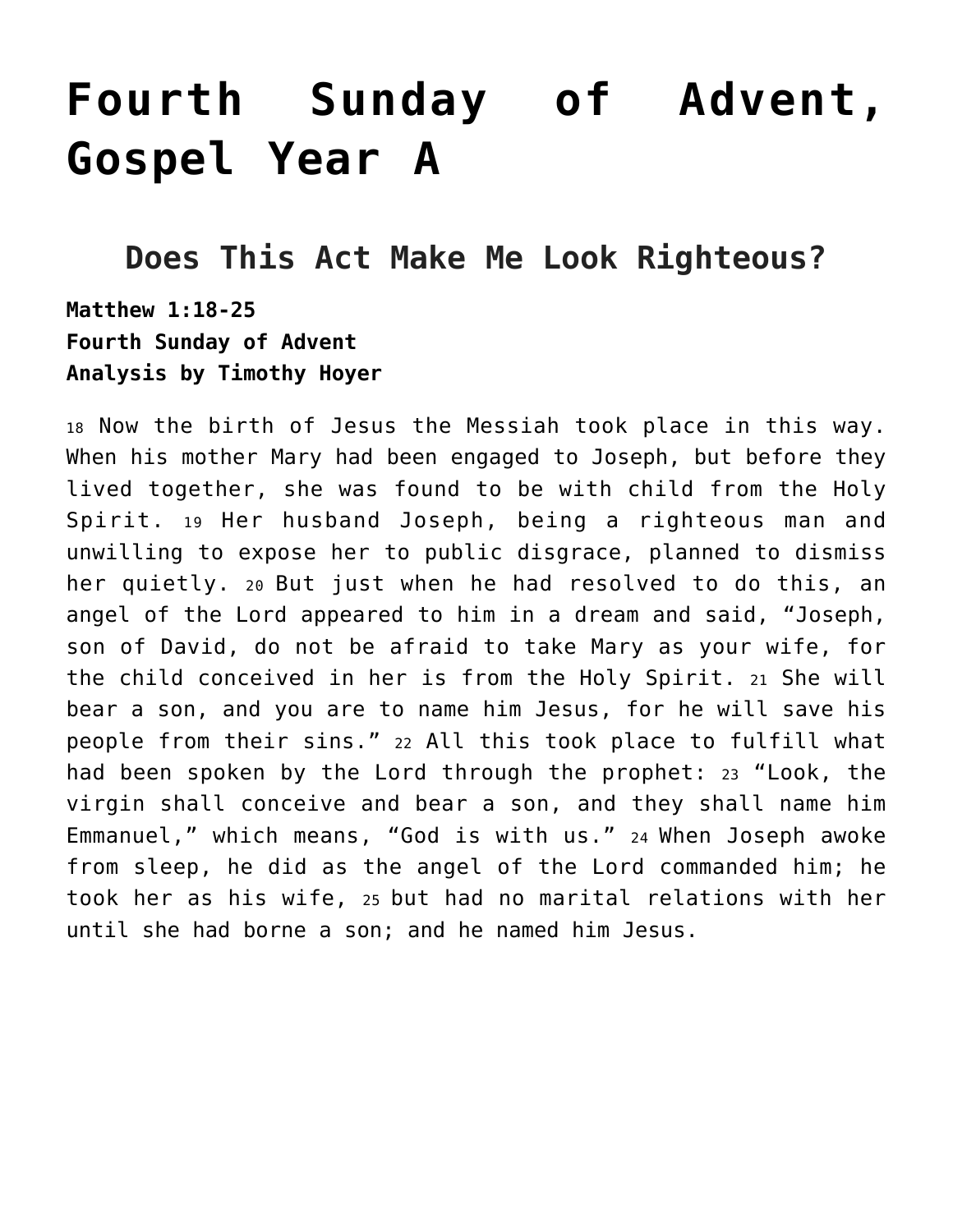

Photo by Fares Hamouche on Unsplash

## **DIAGNOSIS: Looking Good!**

#### *Step 1: Initial Diagnosis (External Problem): We Want A Good Reputation*

Joseph was a righteous man. Ooh, don't we all wish we were righteous—someone who was known to do the right thing, to do the right thing well, to be right, to have wise opinions, and to be regarded as really good in one's job and in doing the loving things for one's family. When we are righteous, however, we notice those who are not, and do not want them to make our reputation a bad one. When Mary got pregnant and Joseph knew he did not get her pregnant, everyone else would at first think Joseph got her pregnant, and that was not a righteous thing to do. If they found out someone else got the engaged Mary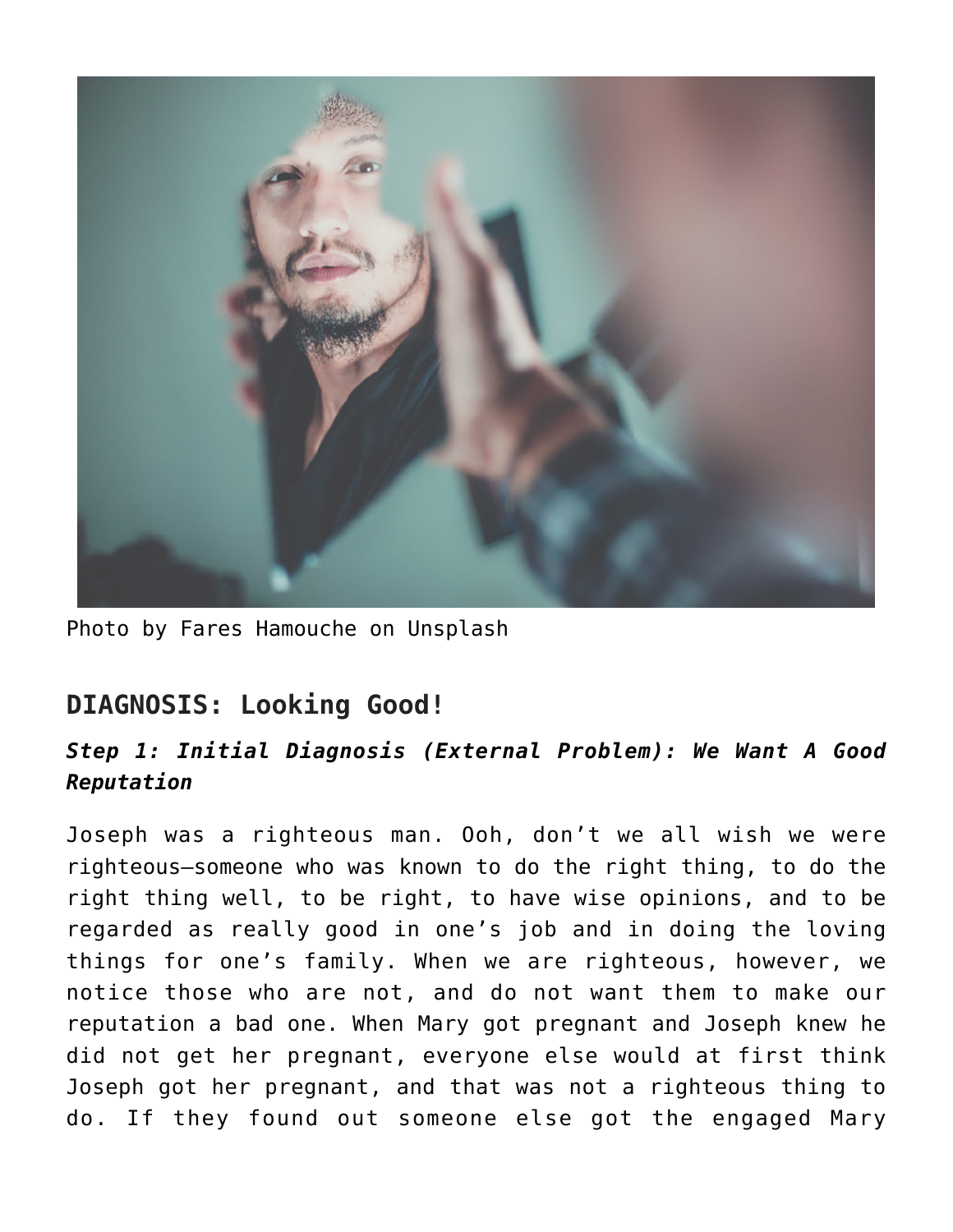pregnant, not only would Mary be publicly disgraced (lose her reputation as a righteous person), Joseph's reputation would also get blemished. And really, dismissing Mary quietly? That would save her from public disgrace? She would still be pregnant. And everyone would find out she was no longer engaged to Joseph. They would figure out the reason why she was no longer engaged. Joseph could not save her from public disgrace.

#### *Step 2: Advanced Diagnosis (Internal Problem): We Trust Our Actions to Earn Us a Good Reputation*

This righteousness of Joseph that we all want is a righteousness based on what we do. Righteousness is based on acting according to the majority's standards. We call it morality, values, good behavior, good manners. It's having a good work ethic. It's having good family values. It's being patriotic. Not only is righteousness good behavior according to some standard, righteousness is our god. We trust in our righteousness. The promise is, "Do the right things, and you will be righteous and seen as righteous by others and by God." We trust that promise. We live by that promise. Even when we go out with friends for a fun night, having that fun is what we trust is what makes us and our life good. It makes us righteous. That is our belief. Righteousness is the god we serve.

#### **Step 3: Final Diagnosis (Eternal Problem): Our Act of Trust in Our Own Righteousness Makes Us Unrighteous**

To serve righteousness as our god is to serve the creature instead of the Creator. It is to make ourselves the ones who know what is good and evil, what is right and wrong. We know, not God. We have put ourselves in the place of God. That is always our sin, the sin that in the system of earning one's righteousness by what one does always rewards us with death.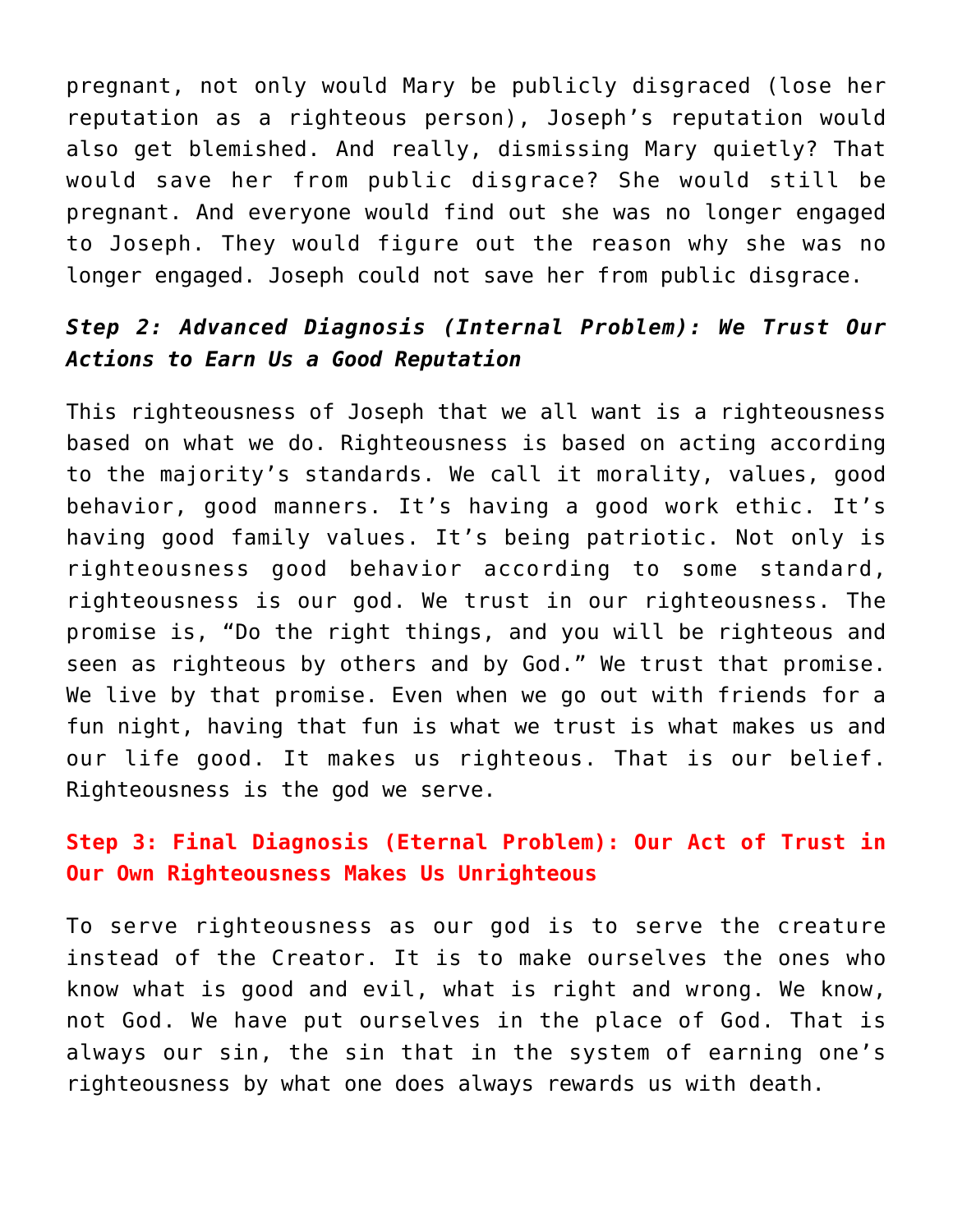### **PROGNOSIS: All Is Not Lost**



```
s
```
*is (Eternal Solution): Jesus Is the New Righteousness*

Joseph was told by God's messenger that the child was from God, not from another human, and that Joseph was to name the child Jesus, "for he will save his people from their sins." Jesus was to save people from failing to be righteous. Jesus was to save people from putting themselves in God's place. Jesus was to save people from their death that results from their sin. Jesus' act of saving was not a heroic deed, not some bold act done by a person with super powers. His saving act did not look righteous at all. He died on a cross—a very unrighteous death. It was a death of shame and scorn and humiliation. There is nothing in Jesus' death that we can be proud of or boast of. Jesus' death